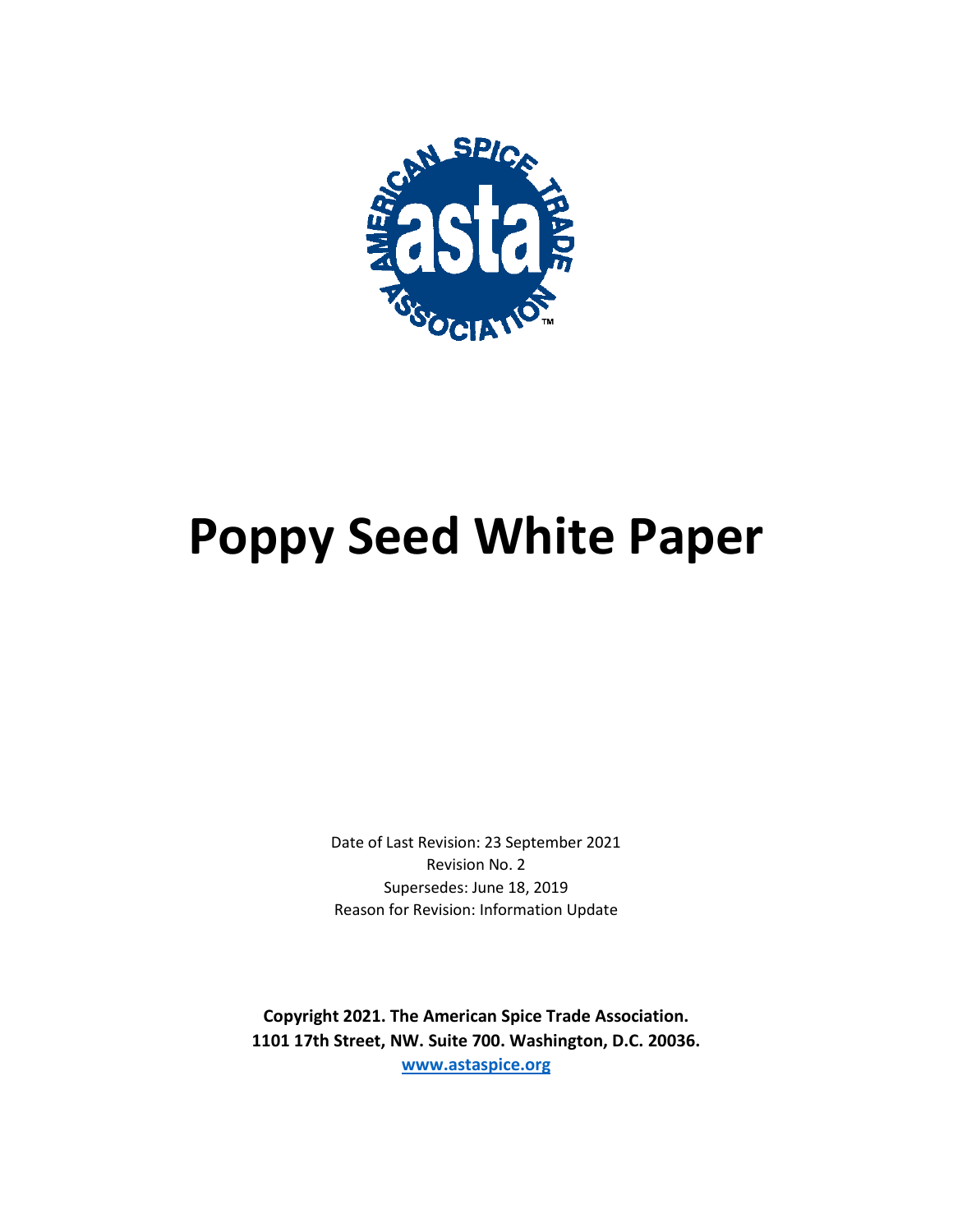## **Background**

Poppy seeds used as food come from the plant species *Papaver somniferum* L., which is native to parts of Europe and Asia and currently cultivated around the globe. The same plant species is cultivated to make op[i](#page-3-0)um products and is listed as a Schedule II drug<sup>i</sup> under the Controlled Substances Act<sup>[ii](#page-3-1)</sup> and therefore cannot be legally cultivated in the United States. The statute specifically defines opium poppy as the plant of the species *Papaver somniferum* L., and further specifies that the poppy straw and concentrate of poppy straw from the opium poppy are considered controlled narcotics,  $\ddot{ }$  but fully exempts the poppy seeds. As such, poppy seeds must be imported in the United States due to the ban on cultivation.

The latex or "milk" within the poppy straw contains naturally occurring opium alkaloids, including morphine. Mature poppy seeds do not contain the latex,<sup>[iv](#page-3-3)</sup> but can become contaminated with residual opium alkaloids as a result of certain growing and harvesting practices. Poppy seeds typically undergo preliminary cleaning and processing prior to import into the U.S. that reduces residual le[v](#page-3-4)els.<sup>v</sup> Additional cleaning and processing, such as heat treatment, $\vec{v}$  further diminishes these residues in finished products sold to consumers. <sup>[vii](#page-3-6)</sup> Any remnants on food grade poppy seeds are typically present at very low levels. <sup>[viii](#page-3-7)</sup> Poppy seeds used as food in the United States are generally recognized as safe (GRAS) for their intended use for consumption as such.<sup>[ix](#page-3-8)</sup> Poppy seeds are GRAS only when used as a spice or seasoning under the statute. U.S. law requires that manufacturers ensure their products are safe. As addressed below, poppy seeds containing unsafe levels of morphine or used in applications other than as a spice or seasoning are not covered under the regulations and could be considered adulterated under current law.

# **"Unwashed Poppy Seeds"**

In 2016, there was a reported case of a fatal morphine overdose resulting from the consumption of tea brewed from poppy seeds marketed as "unwashed poppy seeds." As a consequence, there was an initiative to establish a legal framework to address morphine content in poppy seeds and products that contain poppy seeds. Additionally, a study was recently commissioned<sup>[x](#page-4-0)</sup> to evaluate the levels of morphine in tea brewed from products marketed as "unwashed poppy seeds." This study found that of the 22 "unwashed poppy seed" products tested, a number of these products contained morphine levels above the lethal dose.

Additionally, some "unwashed poppy seed" products on the market have carried claims touting positive health benefits, such as "relieves pain" and "helps you sleep." The U.S. Food and Drug Administration (FDA) has issued warning letters to companies for making unauthorized drug claims and indicated that the "product is not generally recognized as safe and effective"[xi](#page-4-1) for the uses for which it is marketed.

## **Current Laws & Regulations**

• FSMA

Under current law, all food manufacturers must comply with the Food Safety Modernization Act (FSMA), which requires manufacturers to have preventive controls in place for hazards that can occur in the product. As such, poppy seeds must be processed to ensure that they are safe for consumption prior to being sold to or consumed by the final consumer.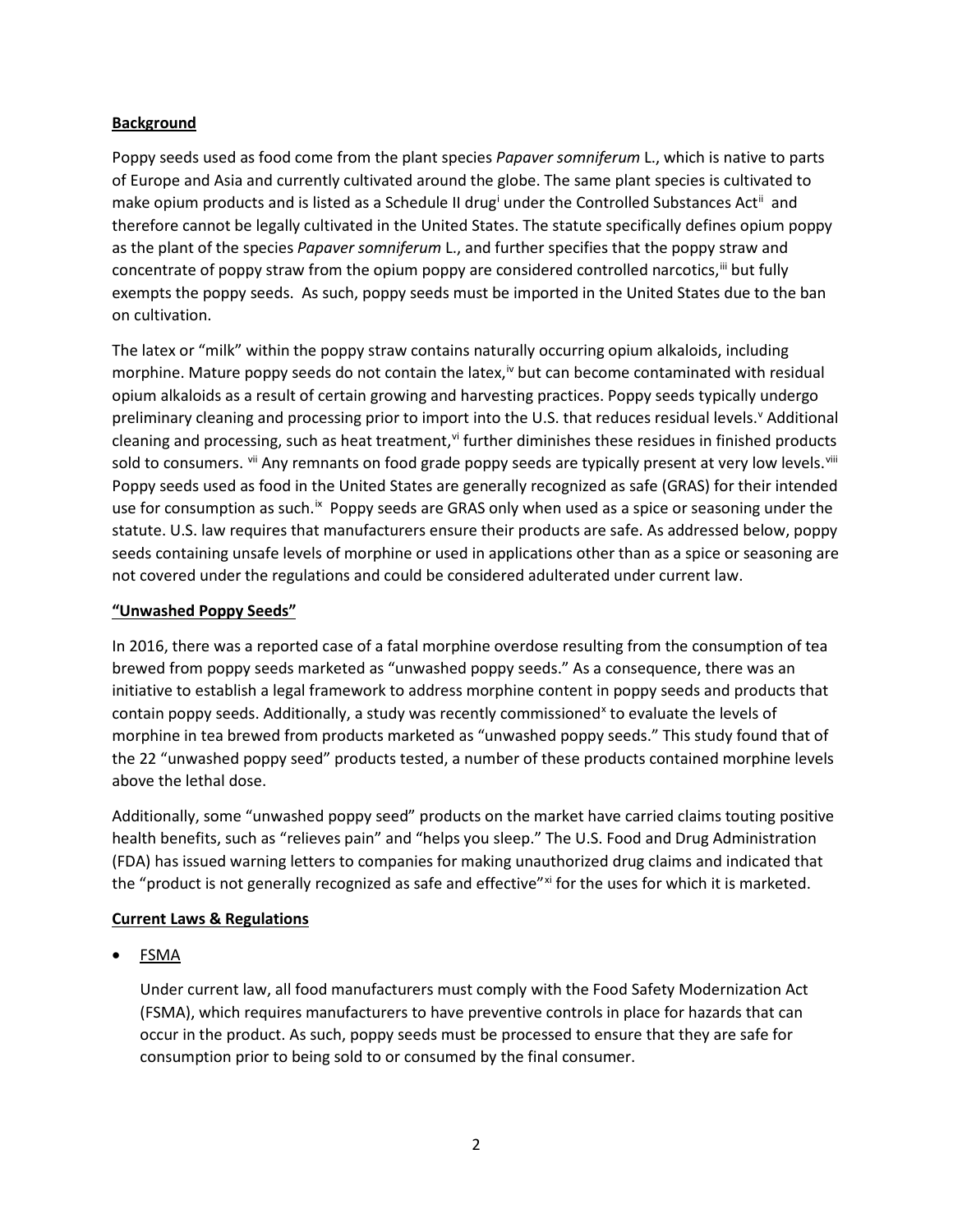# • Definition of Adulteration

Under the Federal Food, Drug, and Cosmetic Act (FFDCA), the current Section 402 provides that a food is adulterated if it bears or contains any:

poisonous or deleterious substance which may render it injurious to health; but in case the substance is not an added substance such [food](https://www.law.cornell.edu/uscode/text/21/342) shall not be considered adulterated under this clause if the quantity of such substance in such [food](https://www.law.cornell.edu/uscode/text/21/342) does not ordinarily render it injurious to health.

Under current law,<sup>[xii](#page-4-2)</sup> it is a prohibited act to introduce into interstate commerce any food that is adulterated or to adulterate any food. It is conceivable that poppy seeds with an extremely high level of opium alkaloid are adulterated and therefore it would be a prohibited act to introduce them into interstate commerce. The import, sale or introduction into interstate commerce of adulterated food in the U.S. is illegal and punishable by seizure, civil fines and potentially criminal penalties. The FDA has exclusive authority to enforce these statutory and regulatory provisions. Therefore, the issue of whether a food product is adulterated is one that must be brought by the FDA, as opposed to private litigation.

## **Potential Risk of Litigation**

The FDA has exclusive authority to enforce the statutory and regulatory provisions related to the FFDCA. Should there be instances where a product causes actual harm, in addition to enforcement action by FDA, there is also potential for civil lawsuits and/or criminal actions brought in state court. Private litigation can only be brought if a product causes actual harm or death and, in that scenario, litigation would be brought under state law. Unlike a state statute such as California's Prop 65 where the enforcement mechanism is through private, bounty hunter lawsuits and the court system, there is not private enforcement via litigation for the FFDCA.

## **CSPI Petition**

In February 2021, the Center for Science in the Public Interest (CSPI) submitted a citizen petition<sup>[xiii](#page-4-3)</sup> on poppy seed enforcement to the FDA. The petition urges the FDA to take steps regarding the potential presence of opiate alkaloids in poppy seeds. Requested actions include establishing a maximum level for opiate alkaloid content in poppy seeds and asking the FDA to issue an import alert based on that maximum level to ensure the safety of imported poppy seeds. FDA must respond and may either approve, deny, dismiss, or provide a tentative response to the petition. While the FDA is required to respond to a citizen petition within 180 days, it can take much longer, even years, and most citizen petitions are denied.

## **International Proposed Regulation**

In July 2021, [Annex 6,](https://astaspice.us17.list-manage.com/track/click?u=8672854ec29821ac7cdd5a91e&id=8a708ee0b0&e=ff6898e5ee) a preliminary draft regulation to European Commission (EC) 1881/2006, [xiv](#page-4-4) included proposed levels for opioid alkaloids. The proposed maximum level was 20 ppm in poppy seeds as sold to the final consumer. There is also a proposed level of 1.5ppm for bakery products containing poppy seeds. The draft proposal provided an effective date of July 2022. Member states provided comments by August 22, 2021.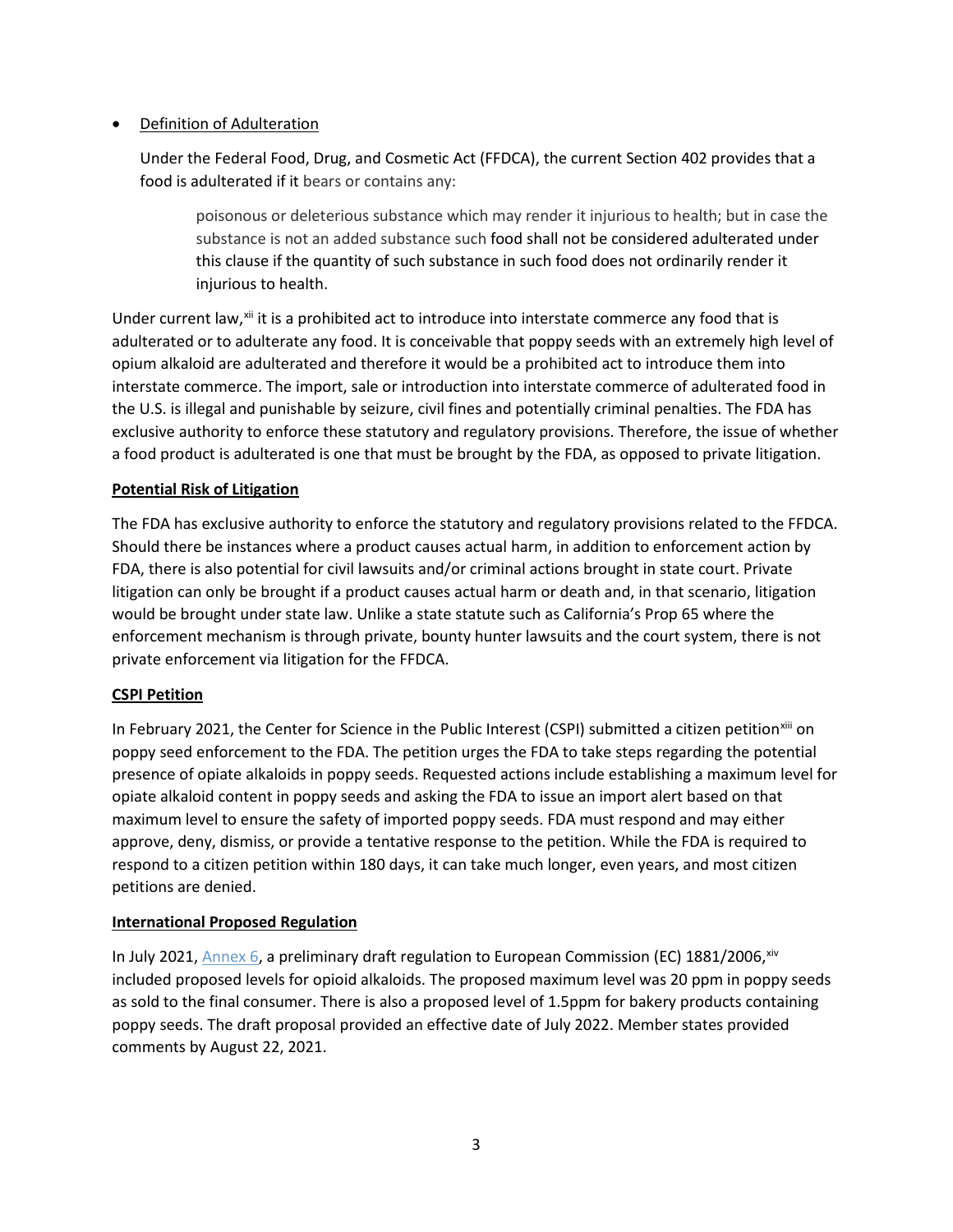#### **Previously Proposed Legislation**

In April 2019, Senator Tom Cotton (R-AR) introduced a bill<sup>[xv](#page-4-5)</sup> to stop the sale of poppy seeds contaminated with extremely high levels of opium alkaloids, including high levels of morphine, that are sold directly to retail consumers. An identical bill was introduced in the House of Representatives.

The proposed legislation would have amended Section 301 of the Federal Food, Drug, and Cosmetic Act (21 U.S.C. § 331) and make the following a prohibited act:

"(fff) Selling, or offering to sell, directly to consumers a food that is or contains poppy seeds, including concentrates, metabolites, constituents, or extracts of poppy seeds, that contain levels of morphine, codeine, or other alkaloid compounds that may render the food injurious to health."

The bills died at the end of the 116<sup>th</sup> Congress, and no Committee hearings were held. The bill has not been reintroduced in the 117<sup>th</sup> Congress.

During the 116<sup>th</sup> Congress, Senator Cotton's office reached out to ASTA to engage the manufacturers of food grade poppy seeds. The Senator's office indicated that it had no interest in impacting the legitimate trade of poppy seed for food use. The Senator worked with ASTA to respond to the industry's concerns about potential unintended consequences for the food trade. For example, ASTA worked to ensure the legislation did not create a standard for "washed" versus "unwashed" poppy seeds, as washing is not typical in the poppy seed process. Additionally, ASTA worked to ensure that the legislation applied only to poppy seeds sold directly to consumers to not interfere with the poppy seed trade. ASTA did not anticipate that the proposed legislation as introduced would disrupt the legitimate trade of food grade poppy seeds.

<span id="page-3-0"></span><sup>i</sup> The DEA places substances on a specific controlled substance schedule based on whether they have a currently accepted medical use in treatment in the United States, their relative abuse potential, and likelihood of causing dependence when abused. A Schedule II substance is a substance that has a high potential for abuse which may lead to severe psychological or physical dependence. Examples of Schedule II narcotics include oxycodone, fentanyl, morphine, opium, codeine, and hydrocodone. [https://www.deadiversion.usdoj.gov/schedules/.](https://www.deadiversion.usdoj.gov/schedules/) [https://www.dea.gov/sites/default/files/drug\\_of\\_abuse.pdf.](https://www.dea.gov/sites/default/files/drug_of_abuse.pdf) 21 USC § 841 provides penalties for offenses related to Schedule II drugs [\(https://www.deadiversion.usdoj.gov/21cfr/21usc/841.htm\)](https://www.deadiversion.usdoj.gov/21cfr/21usc/841.htm).

<span id="page-3-1"></span>ii. 21 USC § 802(20)[. https://www.deadiversion.usdoj.gov/21cfr/21usc/802.htm](https://www.deadiversion.usdoj.gov/21cfr/21usc/802.htm)

<span id="page-3-2"></span>iii 21 USC § 802(17). Poppy straw is considered part of the narcotic drug.

<span id="page-3-3"></span>iv EFSA Paper Section 1.3.5 page 15.<https://efsa.onlinelibrary.wiley.com/doi/epdf/10.2903/j.efsa.2018.5243>

<span id="page-3-4"></span><sup>v</sup> EFSA Paper page 57[, https://www.deadiversion.usdoj.gov/21cfr/21usc/802.htm](https://www.deadiversion.usdoj.gov/21cfr/21usc/802.htm)

<span id="page-3-5"></span>vi EFSA paper page 63, Section 3.2.3. Food Processing. Combination of poppy seed pretreatment and food preparation (baking)

<span id="page-3-6"></span>has been shown to result in an overall reduction of 80–100% in the final food product.<br>vii Prof. Dr. Alejandro Cifuentes, CSIC Evaluation of Alkaloids Content in Raw Poppy Seeds and Processed Foods Containing Poppy Seeds, Section 2.2, October 9, 2013.

<span id="page-3-7"></span>viii Deborah Powers,' M.S.; Stephen Erickson, M.D.; and Madeleine J. Swortwood,' Ph.D. Quantification of Morphine, Codeine, and Thebaine in Home-Brewed Poppy Seed Tea by LC-MS/MS. *J Forensic* S*ci*, 2017. Avaiblle at: <https://onlinelibrary.wiley.com/doi/abs/10.1111/1556-4029.13664>

<span id="page-3-8"></span>ix 21 CFR § 182.10